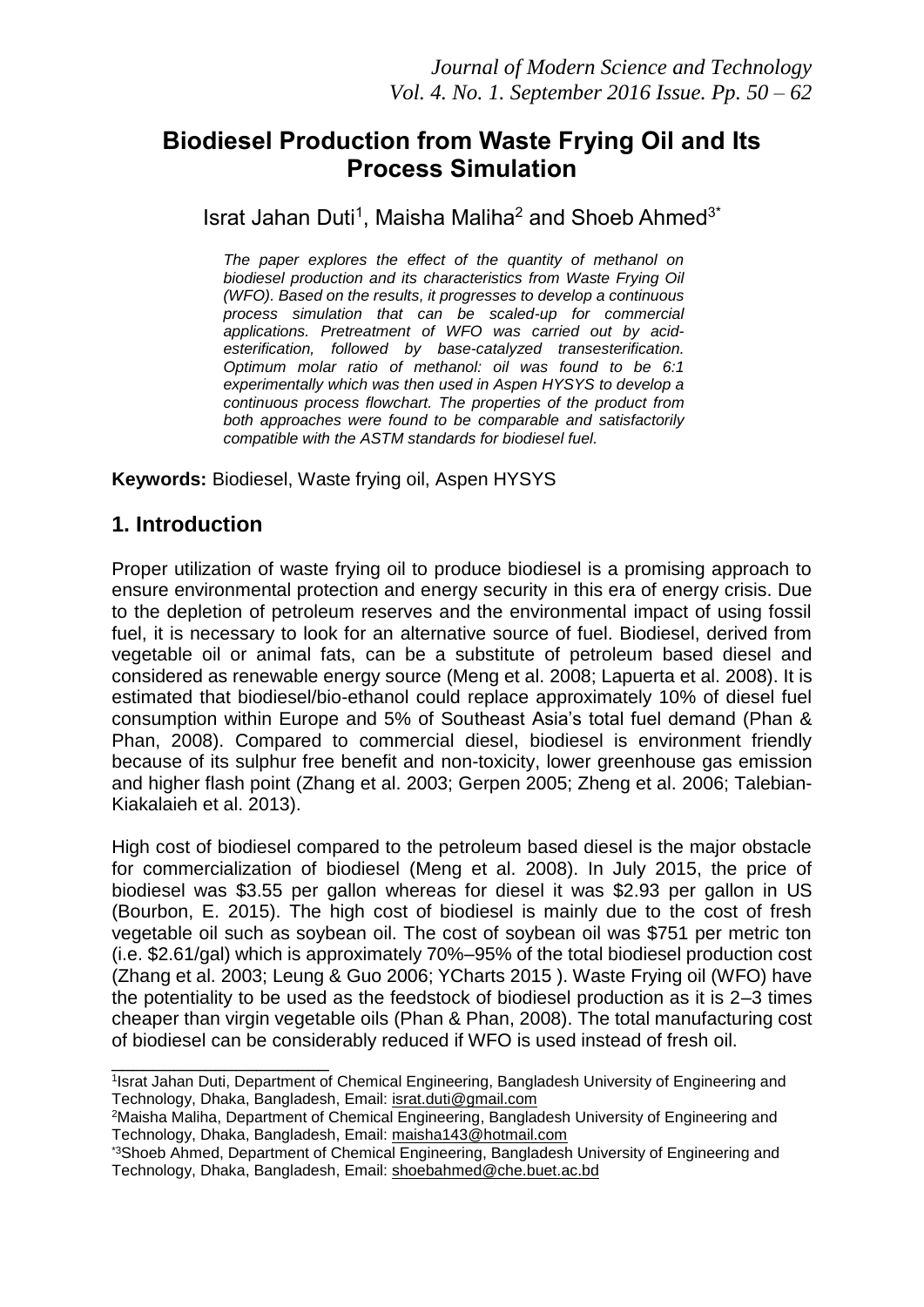An enormous amount of waste oil is generated from restaurants and food processing industries everywhere in the world. The Energy Information Administration (EIA) in the United States (USA) estimated that around 100 million gallons of waste cooking oil is produced per day in USA and about 9 pounds are generated per person per year. In addition, the estimated amount of waste cooking oil collected in Europe is about 0.49 - 0.7 million gallons/day (Patil et al. 2012). The conversion of this large amount of WFO into fuel can eliminate the environmental impacts caused by the harmful disposal of these waste oils to some extent (Lam et al. 2010). The necessity for finding an appropriate approach for converting the large amount of WFO into biodiesel, not only to reduce the harmful effects on environment but also to meet the present energy crisis, was the drive towards this study.

Although several studies have been made on production of biodiesel from waste frying oil (WFO) and optimization of reaction conditions in laboratory scale, this research is unique as it also includes the implementation of the experimentally found process conditions into continuous steady state process simulation using Aspen HYSYS for commercial production. Aspen HYSYS is a current software to simulate any proposed chemical process and to assess the commercial feasibilities of the process. It can provide reliable information on process operation because of its inclusive thermodynamic packages along with vast component libraries and advanced calculation techniques. The process flow sheet serves as a model, representing the real process. As the simulation is based on the optimum conditions verified experimentally, it can be readily scaled up to achieve the most profitable industrial production. The significance of this study lies in the harmonised combination of the experimental study and Aspen technology.

Section 1 presents a simple "Introduction" to the paper. Section 2 focuses on a detailed "Literature Review". Section 3 describes the "Methodology" employed followed by the "Results and Discussions" in Section 4. Section 5 finally presents a brief "Conclusion".

### **2. Literature Review**

The process for biodiesel production is known as transesterification which involves chemical reaction between oil (triglycerides) and short chain alcohol such as methanol and ethanol in presence of a suitable catalyst to yield fatty acid alkyl esters i.e. biodiesel and glycerin as by-product (Predojević, 2008). Methanol is mostly used for the transesterification due to its low cost and advantageous physical and chemical properties (Demirbas 2009). Moreover, catalyst can be dissolved faster in methanol than other alcohols to react easily with triglycerides (Talebian-Kiakalaieh et al. 2013). According to stoichiometry, three moles of methanol reacts with one mole triglyceride to produce fatty acid methyl ester (FAME) as shown in the following reaction.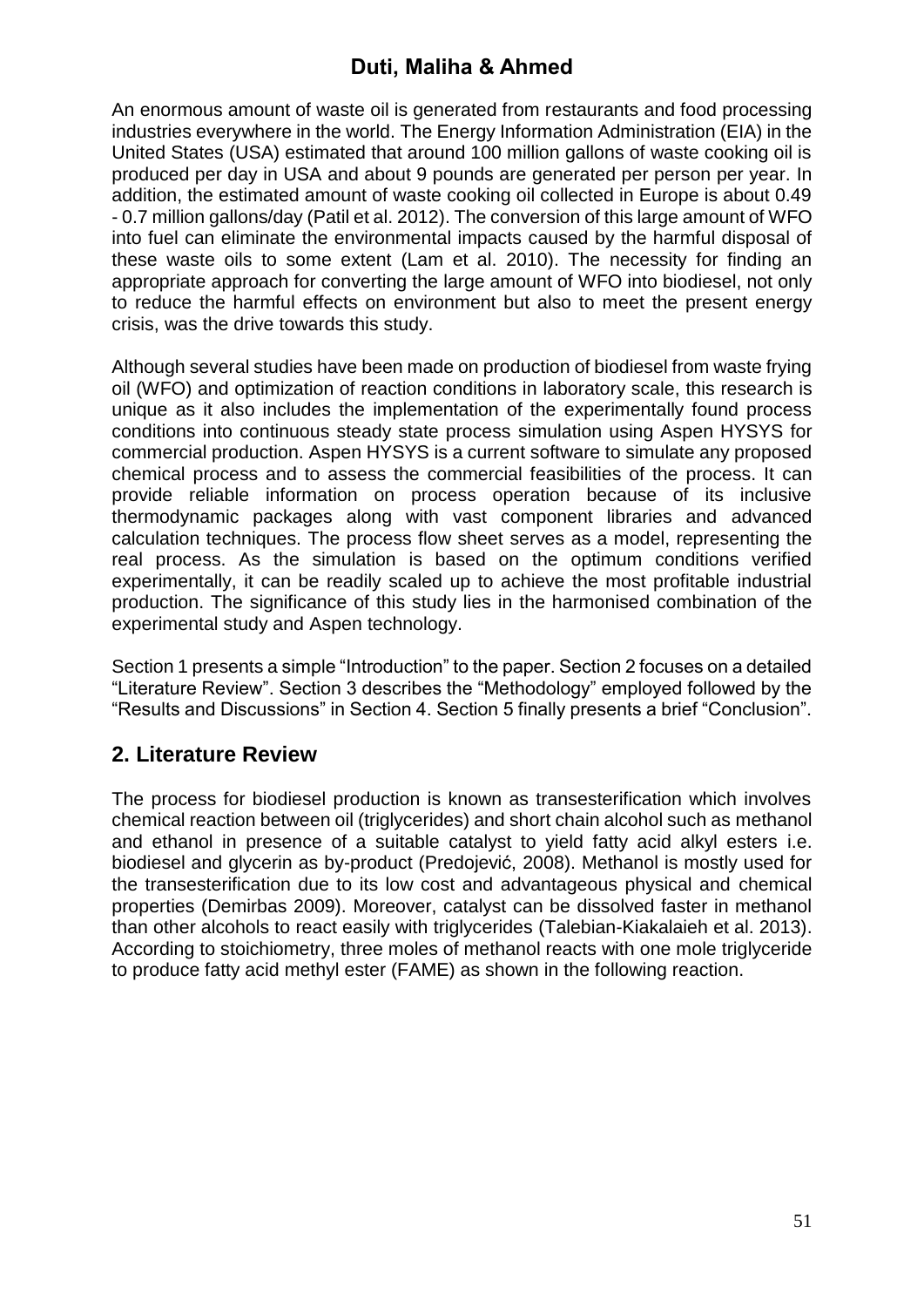

Transesterification reactions are basically of three types: alkali-catalyzed, acidcatalyzed or enzyme-catalyzed. The third one is expensive and relatively slow than the first two (Marchetti et al. 2007). Sodium or Potassium hydroxide (KOH) are the commonly used alkali catalysts due to rapid reaction rate and high yields. By alkali catalyzed process, biodiesel production from WFO is challenging due to the presence of undesirable components such as free fatty acids (FFAs) and water. The FFA content is directly related to the acid number of WFO and is a serious issue when feedstock with high FFA are used for manufacturing. Water can be originated from the oils and formed during the saponification reaction and can hydrolyze the triglycerides to diglycerides resulting in the formation of FFA (Komintarachat & Chuepeng, 2010). WFO typically contain 2–7% FFAs and upon addition of an alkali catalyst to it, the FFAs react with the catalyst to form soap and water. The reactions are given below:



For WFO with up to about 5% FFA content, the reaction can still be catalyzed with an alkali catalyst. However, additional catalyst must be added to compensate for the catalyst lost to soap. The formed soap should be removed to meet the standard such as European Union standards for alternative diesel fuel which restricted minimum biodiesel purity to 96.5%. Removal of soap and purification of biodiesel can be done by washing with hot distilled water, citric, 5% phosphoric acid and with silica gel (Predojevic´ 2008). When the FFA level is above 5%, an acid catalyst, typically sulfuric acid, is more suitable for esterification of FFAs to methyl esters, as shown in the following reaction: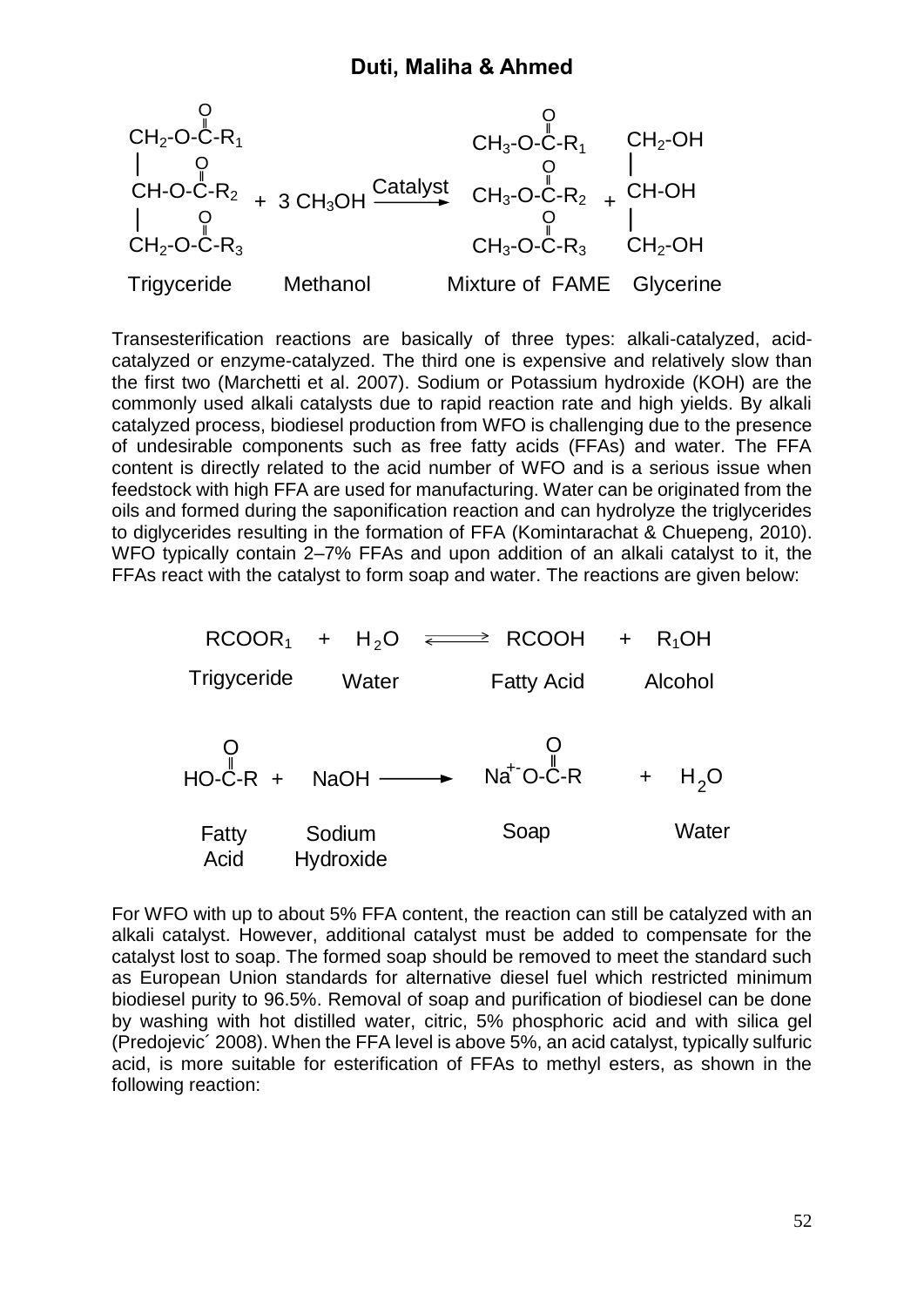

Acid catalyzed process is non-practical for biodiesel production commercially because of its slow reaction rate, high molar ratio of alcohol to oil condition, requirement of high temperature and problem related to separation of the catalyst. For WFO with a high free fatty acids content (acid value higher than 2mg KOH/g), a dual step transesterification process is recommended to improve the bio-diesel yield (Jacobson et al. 2008). In the first step, FFA is converted to methyl ester in presence of methanol and an acid catalyst. After this pre-treatment, transesterification process is carried out in which triglyceride portion of the oil reacts with methanol and base catalyst to form biodiesel (Bautista et al. 2009; Felizardo et al. 2006).

### **3. Methodology**

#### **a. Laboratory Experiment**

CH<sub>3</sub>-O-C-R<sub>1</sub> + H<sub>2</sub>O<br>
Felty Acid Fatty Acid Fatty Acid Fatty Acid Fatty Acid Fatty Acid Fatty Acid (FAME)<br>
(FAME)<br>
(FAME)<br>
(FAME)<br>
is non-practical for biodiesial production commercially because<br>
is non-practical for bi Waste frying oil collected from different restaurants in Dhaka, Bangladesh were mixed. This mixture of WFO was filtered to remove any suspended food particles and organic residues, and heated to about 100°C for water removal. 200 mL of the WFO was weighed, and heated to  $55^{\circ}$ C in a 1L glass conical flask. Methanol was pre-mixed with 2mL of 95% sulphuric acid, and transferred to the reactor containing the hot oil. The reactor was equipped with a reflux condenser using cold tap water to condense and return to flask any vaporizing methanol and a magnetic bar to stir the reactor contents at 700 rpm. This pre-treatment reaction was allowed to proceed for 2 hours. Then methanol dissolved in sodium hydroxide was added to the reaction mixture. The reactor temperature was maintained at  $55\pm2$  °C throughout the experiment. The pretreatment was done using an invariant methanol:oil molar ratio of 12, and for the transesterification this ratio was varied. After one hour of transesterification, the reactor contents were transferred to a separating funnel and allowed to settle. The glycerine was separated from the biodiesel and the biodiesel layer was washed with warm water several times. The obtained biodiesel were heated to remove any water. The WFO and the clear biodiesel samples were analysed for different fuel properties.

#### **b. Aspen HYSYS Simulation**

Process simulation for the production of biodiesel from waste frying oil was carried out in Aspen HYSYS 2006 at steady state mode. Non-random two-liquid (NRTL) thermodynamic package model was used due to the presence of highly polar glycerol and methanol. The chemical components methanol, glycerol, sulphuric acid, and sodium hydroxide are available in the HYSYS component library, but waste frying oil had to be defined as a hypothetical component. Since oleic acid is the major fatty acid in vegetable oil, biodiesel was represented by methyl oleate and WFO by hypothetical component triolein (C57H104O6) (Zhang et al. 2003). The molecular weight, normal boiling point, density, critical temperature and pressure, heat of formation and combustion of triolein were defined from NIST (National Institute of Standards and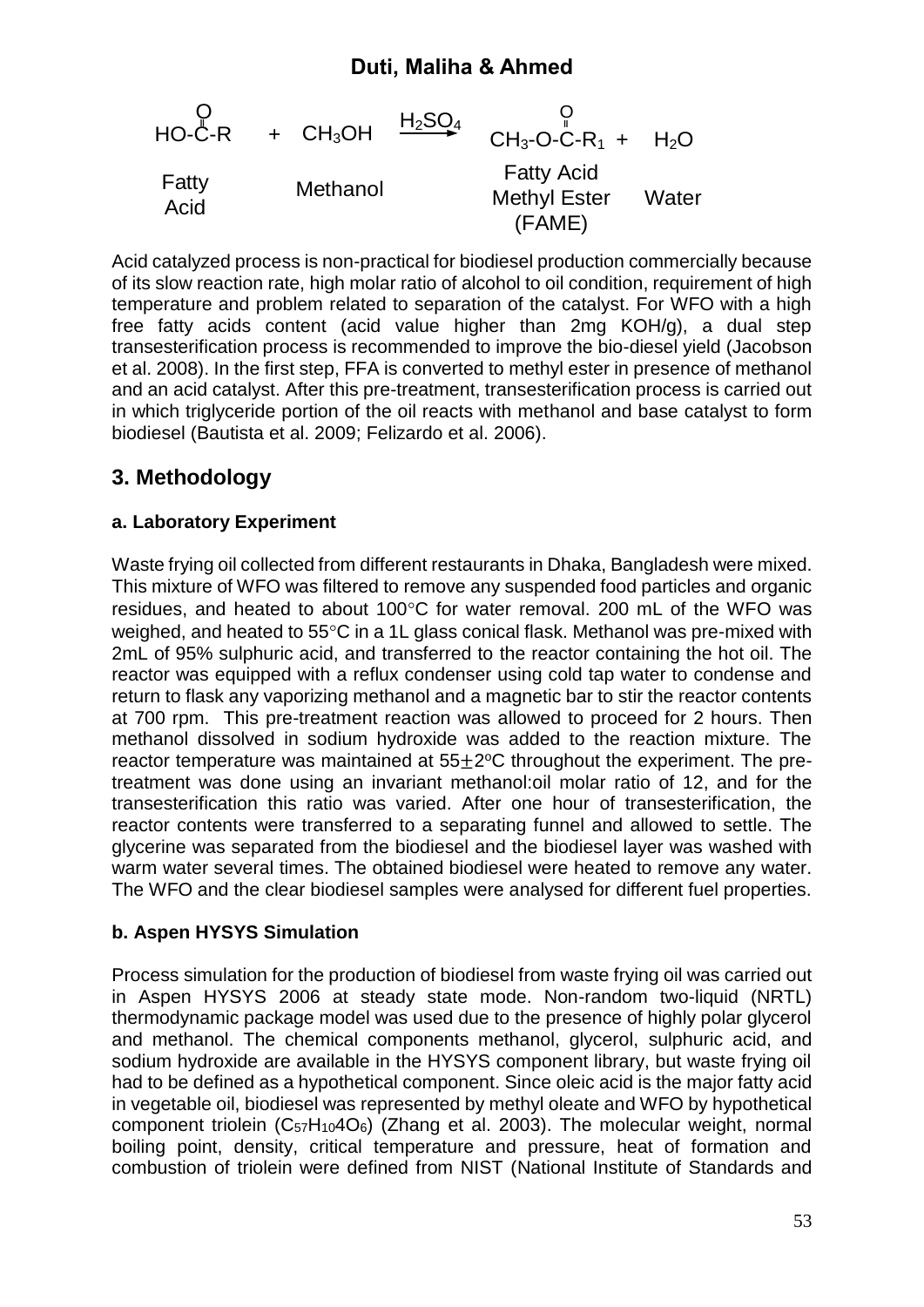Technology) Chemistry Webbook, and others were estimated by HYSYS. Molar ratio of methanol: oil of 6:1 was used for the transesterification reaction, as this ratio gave maximum yield from the experiment. A continuous transesterification and biodiesel production process flow sheet was developed.

### **4. Results and Discussion**

#### **Experimental Results**

#### **Experimental Biodiesel Yield**

The influence of the variable methanol:oil ratio on the yield of biodiesel was studied for the ratios 4, 6, 8, and 10. The stoichiometric ratio of methanol to triglyceride in the transesterification reaction is 3:1. So, 4:1 was taken as the starting value.

Mass Yield  $% = \frac{mass of biological}{mass of waste frying oil}$ ×100

Figure 1 illustrates the variation of percentage mass yield and volume of biodiesel production with different methanol:oil ratio. It was found that at 6:1 molar ratio maximum yield of 77.7% was obtained. At this ratio maximum volume of 159 mL biodiesel was obtained.



#### **Figure 1: Yield and Volume of Biodiesel at Different Methanol: Oil Ratio**

#### **Characterization of waste frying oil and Biodiesel**

Physical Properties of Biodiesel:

- State: Liquid
- Colour: Brown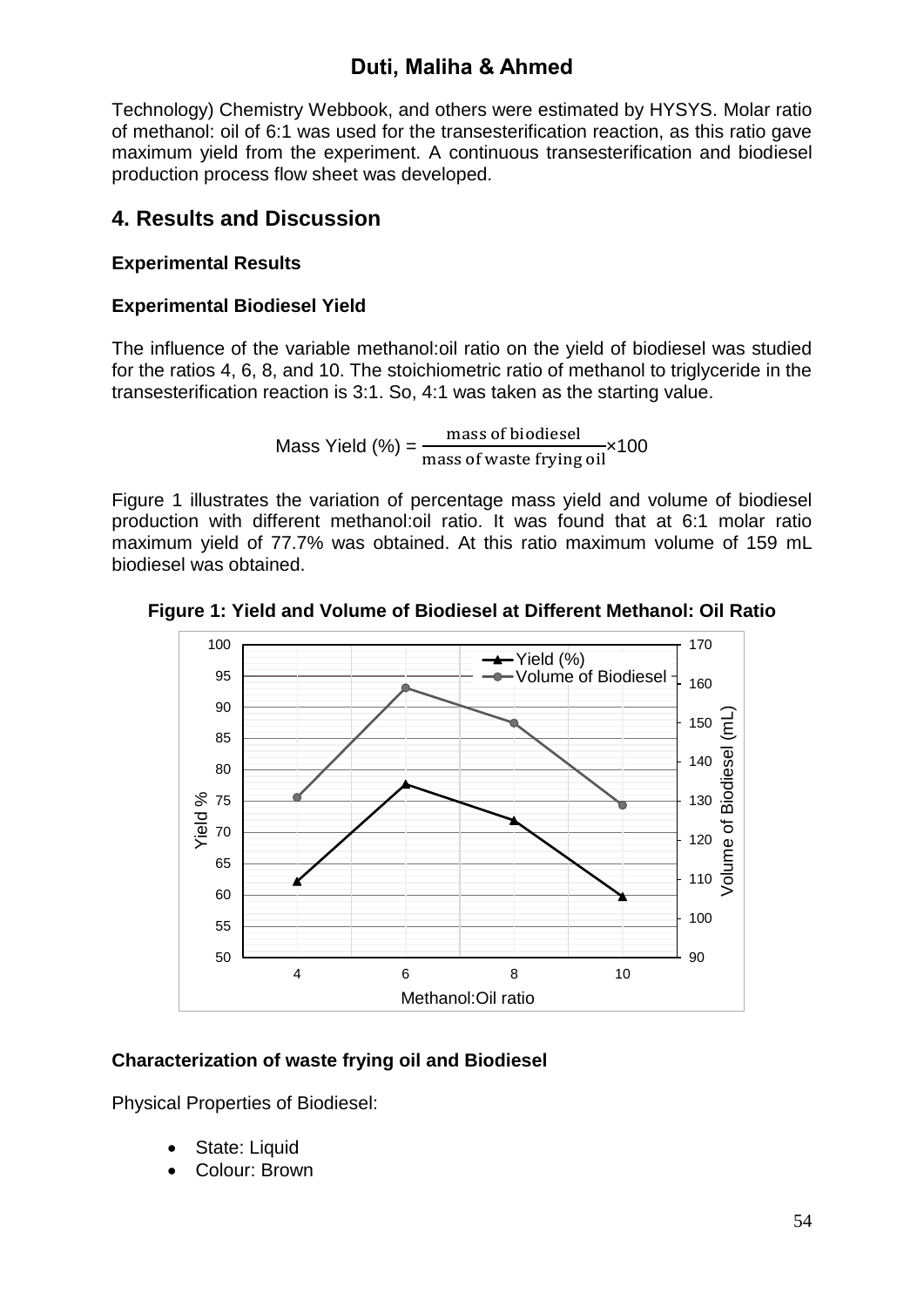- Clarity: Clear
- Solubility: Immiscible in water

Fuel density and viscosity are very important properties for fuels, as it affects engine performance and combustion. Density is also a strong indication of presence of impurities, as any contaminant will largely influence it. For complete combustion inside engine, small fuel drop is required. Lower viscosity ensures more efficient fuel atomization inside engine combustion chamber, thus lessening the chance of harmful incomplete combustion products formation. Calorific Value is important for biodiesel not only to comprehend its consumption for a certain purpose but also to compare it with other mineral diesels on the basis of energy content. Water content of the fuel needs to be within a certain limit, otherwise corrosion of the engine might occur. These properties are summarized in Table 1.

| Property                                              | <b>ASTM Method</b>    | Methanol: Oil Ratio | <b>WFO</b> |       |       |       |
|-------------------------------------------------------|-----------------------|---------------------|------------|-------|-------|-------|
|                                                       |                       | 4:1                 | 6:1        | 8:1   | 1:10  |       |
| Specific gravity                                      | <b>ASTM D 1298-67</b> | 0.88                | 0.88       | 0.88  | 0.88  | 0.92  |
| API gravity                                           | <b>ASTM D 1298-67</b> | 31.5                | 31.0       | 31.0  | 31.0  | 23.5  |
| <b>Kinematic Viscosity</b><br>at $40^{\circ}$ C (cSt) | <b>ASTM D 88-94</b>   | 5.94                | 6.20       | 5.91  | 6.12  | 41.98 |
| <b>Calorific Value</b><br>(MJ/kg)                     | ASTM D 2015-96        | 39.61               | 37.38      | 38.58 | 40.30 | 39.18 |
| <b>Water and Sediment</b><br>(v/v %)                  | <b>ASTM D 1796-97</b> | 0.0                 | 0.0        | 0.0   | 0.0   | 0.0   |

#### **Table 1: Properties of Biodiesel and Waste Frying Oil**

The specific and API gravity of the biodiesel produced from different methanol amount were similar, and it can be concluded that amount of methanol does not have any influence on them.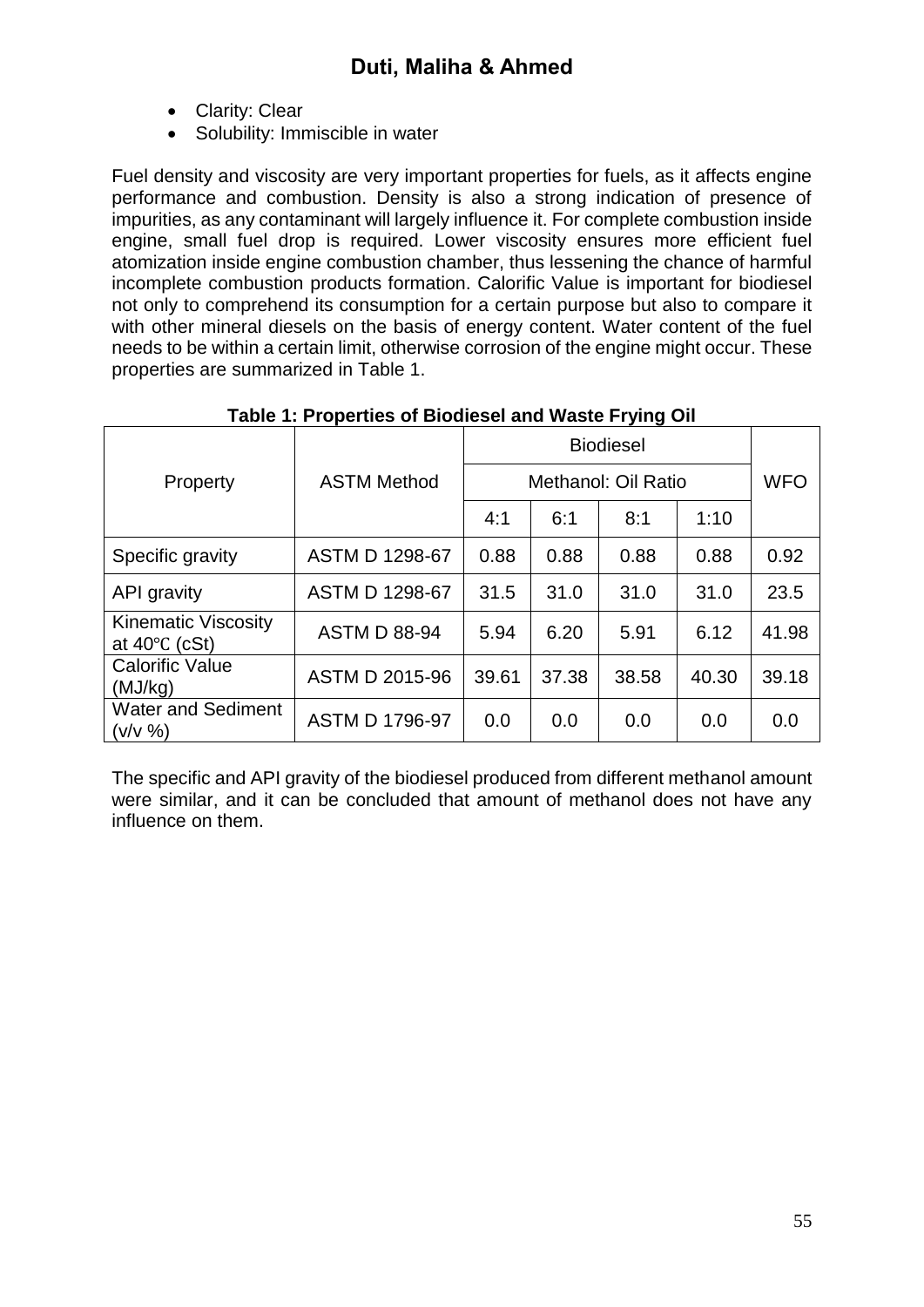

**Figure 2: Comparison of Calorific Value and Kinematic Viscosity of the Biodiesel Produced from Different Methanol: Oil Ratio and Commercial Diesel**

From Figure 2, the kinematic viscosity and calorific value data were analysed, and it was seen that the molar ratio 6:1 produces biodiesel with the least calorific value, and highest viscosity. Thus, although 6:1 gives maximum yield, the properties of the biodiesel thus produced are less in favour than other samples. However, it satisfied the requirements of related International Standard. The vast difference of the calorific value and viscosity of the biodiesel and of commercial diesel signifies the necessity of blending it with commercial diesel and engine modification requirements for higher blends.

#### **Simulation Results**

### **Process-flow diagram (PFD)**

WFO was heated to 55°C in heater E-100 and warm WFO was reacted with methanol and sulphuric acid in *Pre-treatment Vessel*. The unreacted methanol was separated in the *Methanol Separator* to ensure that in *Transesterification Vessel* the WFO reacts with the freshly prepared sodium methoxide only. The product from transesterification vessel was settled in the *Separating Vessel*, which represents the initial separation of the lower layer in the separating funnel in laboratory experiment. Glycerol along with most of the other unconverted reactants are removed in the lower layer. The trace amounts of methanol, sulphuric acid, sodium hydroxide present with the methyl oleate in the upper layer were removed in *Water Washing*. This represents the several washes in the separating funnel. This column with 10 theoretical stages produced the raw biodiesel, which was purified by removal of excess water as water vapour in *Final Purification* unit. The purpose of this step was to obtain a biodiesel product obeying the ASTM specifications. The hot biodiesel was then cooled. The entire process flow diagram (PFD) is shown in Figure 3 and the stream specifications from the material and energy balances performed in Aspen HYSYS is summarized in Table 2.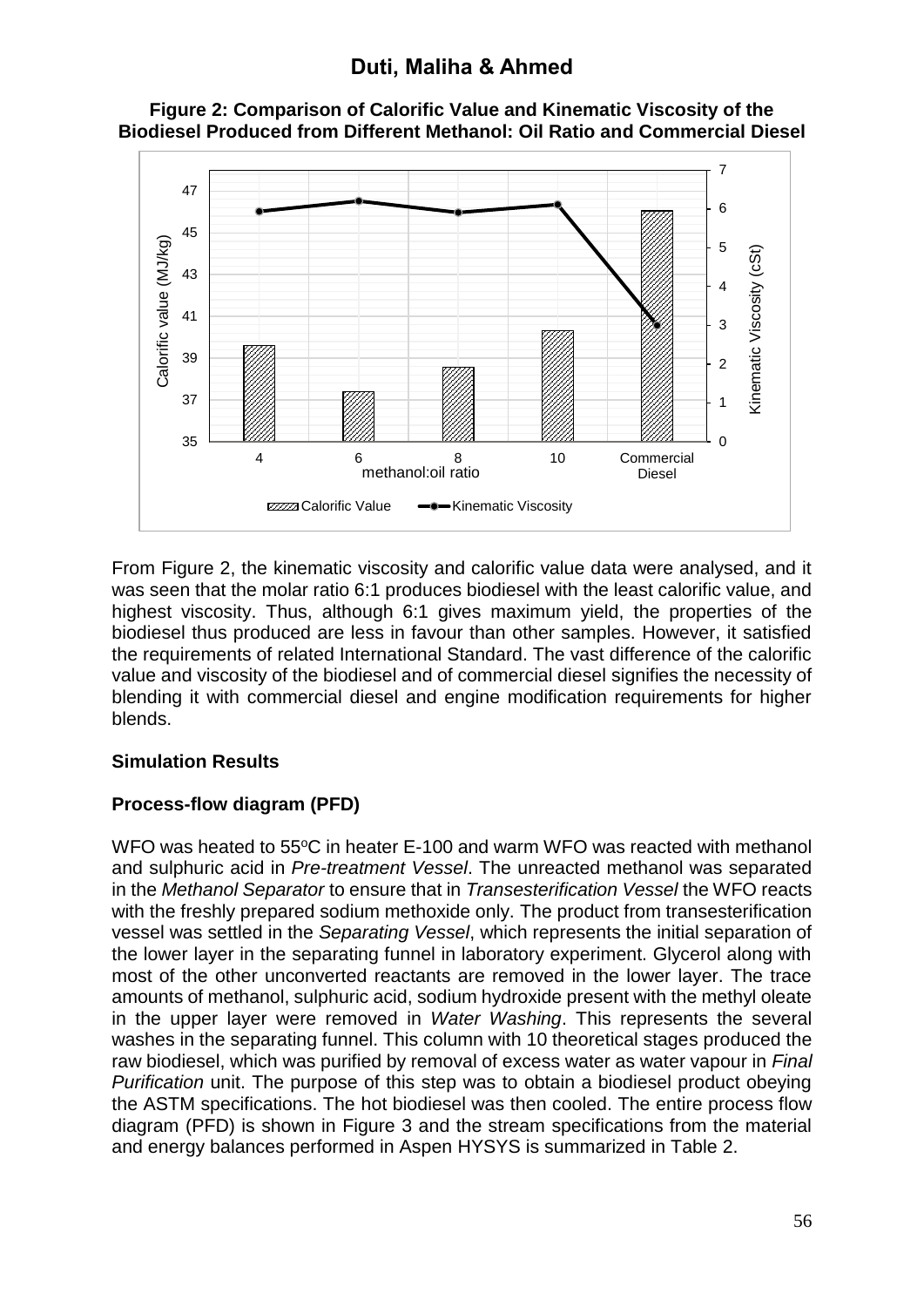

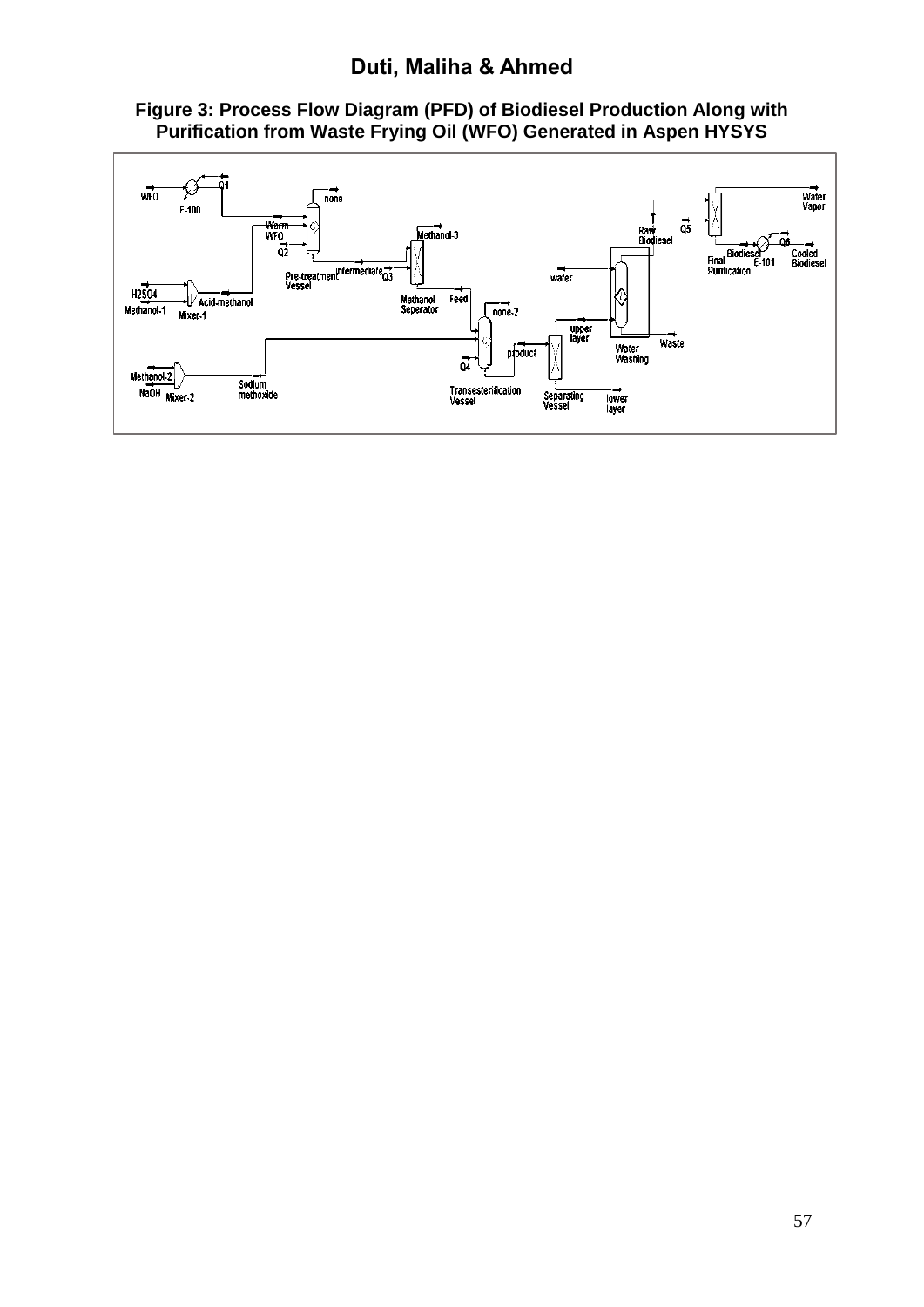|                                 | <b>Material Streams</b> |                |                       |             |                         |            |                |          |
|---------------------------------|-------------------------|----------------|-----------------------|-------------|-------------------------|------------|----------------|----------|
| <b>Stream</b><br>Specification  | WFO                     | Warn WFO       | $H_2$ SO <sub>4</sub> | Methanol-1  | <b>NaOH</b>             | Methanol-2 | Intermediate   | Feed     |
| <b>Molar Flow</b><br>(gmole/h)  | 0.215                   | 0.215          | $4 \times 10^{-5}$    | 0.429       | 0.119                   | 1.287      | 0.681          | 0.381    |
| Liquid<br>Volume flow<br>(mL/h) | 200                     | 200            | $\overline{2}$        | 17.28       |                         | 52.09      | 220.8          | 208.7    |
| Temperature<br>$(^\circ C)$     | 25                      | 55             | 25                    | 25          | 25                      | 25         | 55             | 55       |
|                                 |                         |                |                       | Composition |                         |            |                |          |
| M-Oleate                        | 1.000                   | 1.000          | 0.000                 | 0.000       | 0.000                   | 0.000      | 0.189          | 0.338    |
| Methanol                        | 0.000                   | 0.000          | 0.000                 | 1.000       | 0.000                   | 1.000      | 0.441          | 0.000    |
| <b>H2SO4</b>                    | 0.000                   | 0.000          | 1.000                 | 0.000       | 0.000                   | 0.000      | 0.055          | 0.099    |
| Glycerol                        | 0.000                   | 0.000          | 0.000                 | 0.000       | 0.000                   | 0.000      | 0.063          | 0.112    |
| <b>NaOH</b>                     | 0.000                   | 0.000          | 0.000                 | 0.000       | 1.000                   | 0.000      | 0.000          | 0.000    |
| <b>H2O</b>                      | 0.000                   | 0.000          | 0.000                 | 0.000       | 0.000                   | 0.000      | 0.000          | 0.000    |
| <b>Triolein</b>                 | 0.000                   | 0.000          | 0.000                 | 0.000       | 0.000                   | 0.000      | 0.252          | 0.451    |
|                                 |                         |                |                       |             | <b>Material Streams</b> |            |                |          |
| <b>Stream</b><br>Specification  | Product                 | Lower<br>Layer | Upper<br>Layer        | Water       | Biodiese<br>Raw         | Waste      | Water<br>vapor | Biodiese |
| <b>Molar Flow</b><br>(gmole/h)  | 1.787                   | 1.112          | 0.675                 | 15          | 3.9515                  | 11.724     | 3.318          | 0.634    |
| Liquid<br>Volume flow<br>(mL/h) | 269.2                   | 50.31          | 218.9                 | 270.8       | 274.1                   | 215.6      |                | 214.2    |
| Temperature<br>(°C)             | 55                      | 76.61          | 45.77                 | 50          | 50                      | 48.17      | 59.9           | 100      |
| Composition                     |                         |                |                       |             |                         |            |                |          |
| M-Oleate                        | 0.354                   | 0.000          | 0.938                 | 0.000       | 0.160                   | 0.000      | 0.000          | 0.9999   |
| Methanol                        | 0.427                   | 0.652          | 0.057                 | 0.000       | 0.000                   | 0.003      | 0.000          | 0.0000   |
| <b>H2SO4</b>                    | 0.032                   | 0.051          | 0.000                 | 0.000       | 0.000                   | 0.000      | 0.000          | 0.0000   |
| Glycerol                        | 0.118                   | 0.190          | 0.000                 | 0.000       | 0.000                   | 0.000      | 0.000          | 0.0000   |
| <b>NaOH</b>                     | 0.067                   | 0.107          | 0.000                 | 0.000       | 0.000                   | 0.000      | 0.000          | 0.0000   |
| <b>H2O</b>                      | 0.000                   | 0.000          | 0.000                 | 1.000       | 0.840                   | 0.997      | 1.000          | 0.0000   |
| Triolein                        | 0.002                   | 0.000          | 0.005                 | 0.000       | 0.000                   | 0.000      | 0.000          | 0.0001   |

#### **Table 2: Material Streams and Their Compositions Extracted from HYSYS Workbook**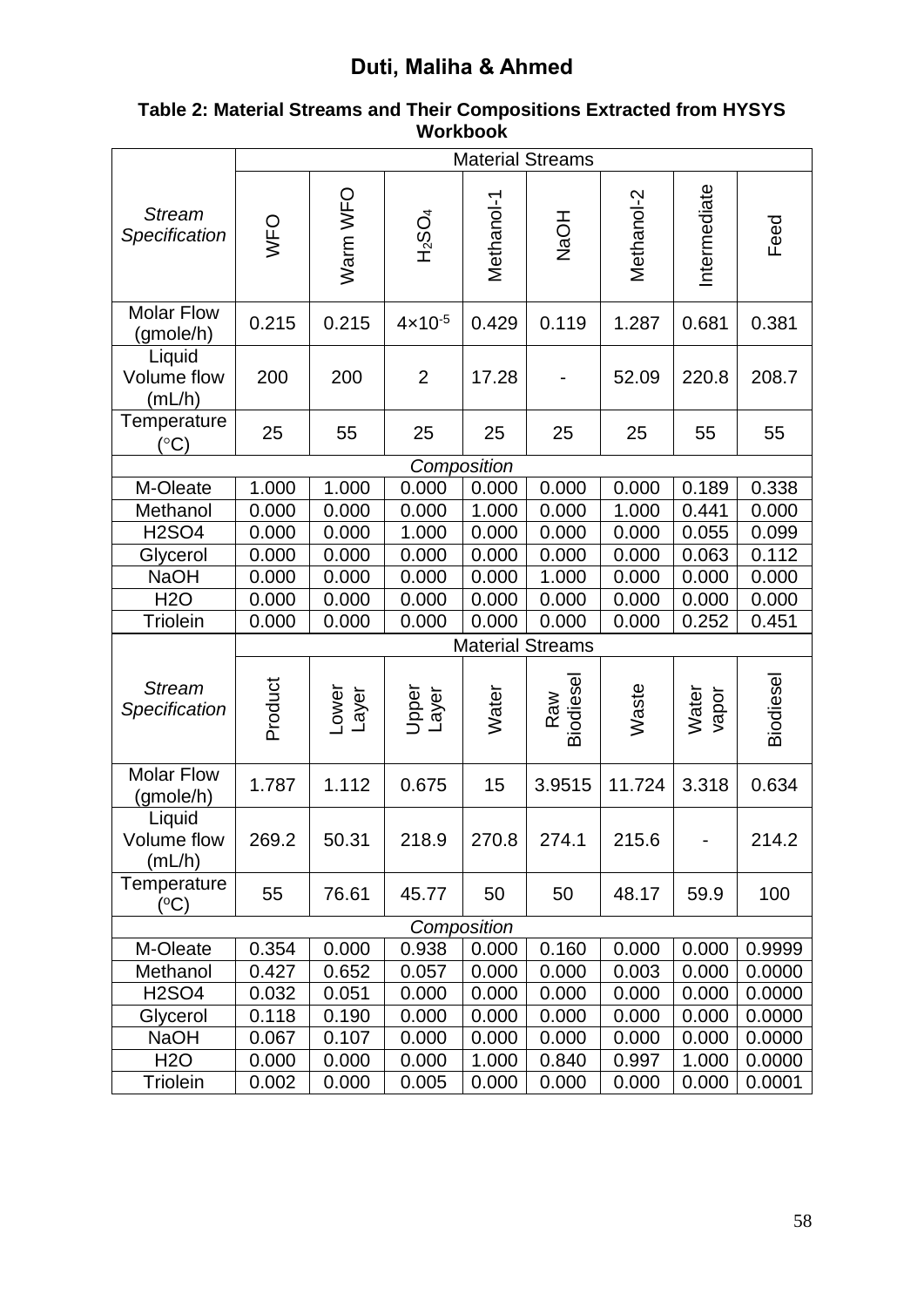#### **Analysis of Experimental and Simulation Results**

#### **Yield comparison**

Data for the simulation curve was generated in the Case Studies of databook of HYSYS. For doing so, molar flow of biodiesel was taken as the dependant and that of WFO as the independent variable and nested state input for 9 states was used. The curve for experimental data was extrapolated backwards to make a general prediction as shown in Figure 4. In the Simulation curve, maximum yield of 98.4% was achieved at 3:1, which is the stoichiometric ratio.





#### **Characteristics Comparison**

The measure for biodiesel quality is related to the physical and chemical properties set by certain standards and specifications. It is necessary to check if the biodiesel produced met the quality standards. Quality standards are continuously being restructured, based on factors like existing diesel fuel standards, most commonly used diesel engine type, emission regulations, and climatic properties etc., which vary from region to region. The standard ASTM D6751 specifies the quality requirements and the methods of analysis used for biodiesel (B100), including methyl esters (FAME) and ethyl esters (FAEE) for blending with diesel oil. ASTM D6751 specifications for some important properties of B100 were compared with the obtained property. The achieved data from the experiment and the simulation is shown in Table 3. The properties were consistent with the standard values and thus these samples can be used as blends with commercial diesel.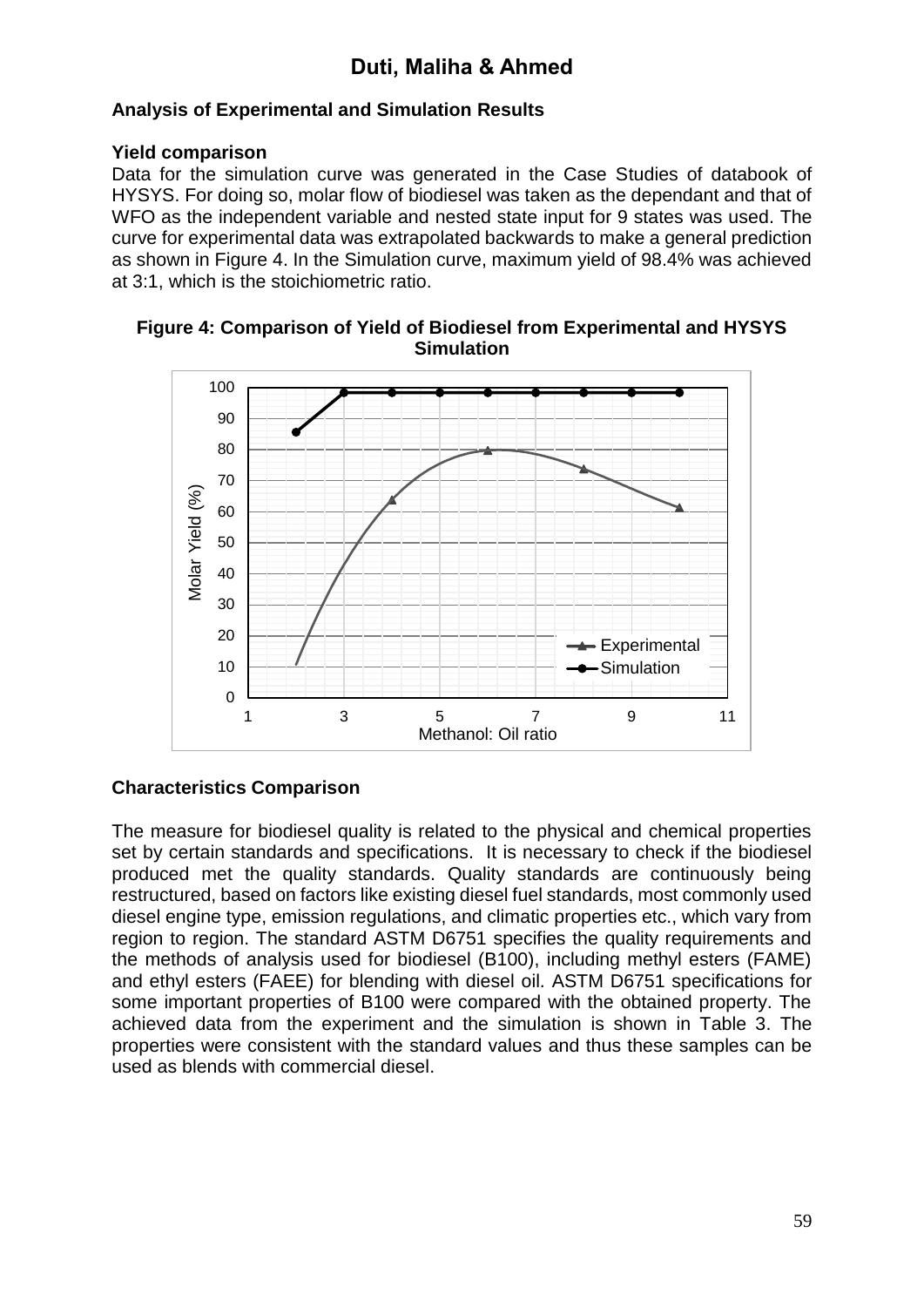| Property                       | <b>Waste Frying Oil</b> |                | <b>Biodiesel</b>  |                                |                |                             |  |
|--------------------------------|-------------------------|----------------|-------------------|--------------------------------|----------------|-----------------------------|--|
|                                |                         |                | Experiment        |                                |                | Commercial<br><b>Diesel</b> |  |
|                                | Experiment              | <b>HYSYS</b>   | Average<br>Values | <b>ASTM</b><br>D6751<br>values | <b>HYSYS</b>   | (Demirbas,<br>2009)         |  |
| Specific<br>Gravity            | 0.92                    | 0.89           | 0.88              |                                | 0.85           | 0.85                        |  |
| <b>API</b>                     | 23.5                    |                | 31.1              |                                |                | 30-35                       |  |
| Viscosity(cSt)                 | 41.98                   | 41.18          | 6.10              | $1.9 - 6$                      | 5.51           | $1.9 - 4.1$                 |  |
| Calorific<br>Value(MJ/kg)      | 39.18                   | 39.98          | 39.44             | 35<br>(min)                    | 37.77          | 45.62-46.48                 |  |
| Molecular<br>Weight<br>(g/mol) | 900                     | 885.4          | 292.2             | N/A                            | 296.5          | N/A                         |  |
| Water content<br>$(\%v/v)$     | $\overline{0}$          | $\overline{0}$ | $\overline{0}$    | 0.05%<br>max                   | $\overline{0}$ | N/A                         |  |

#### **Table 3: Summary of Properties of Waste Frying Oil, Biodiesel and Commercial Diesel**

All properties, but kinematic viscosity, of waste frying oil and the biodiesel obtained from it were similar. The difference in properties of the biodiesel from its starting material can be comprehended easily from the graphical illustration in Figure 5. Since the viscosity of the biodiesel samples were found to be much lower than that of the waste frying oil, it burns cleaner. It is the lower kinematic viscosity of the biodiesel that makes it different from the staring material, ensuring that it can be atomized in combustion chambers, and hence can be used in diesel engines.

#### **Figure 5: Comparison of General Properties of WFO and Biodiesel Produced from It.**

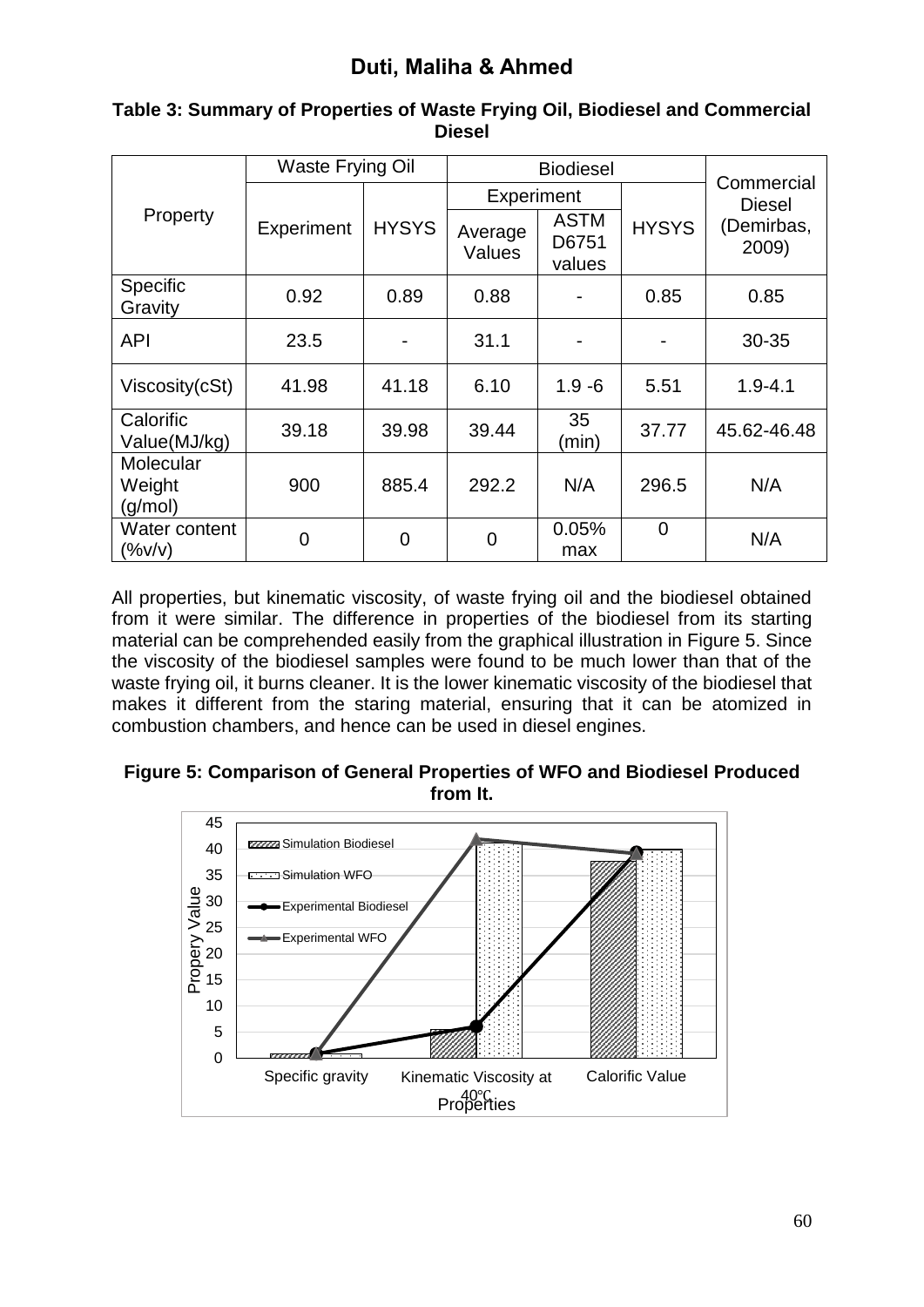## **5. Conclusion**

In this study, biodiesel production from waste frying oil (WFO) was demonstrated in laboratory approach and simulation approach. Experimental result identifies one of the major optimum process parameters for base-catalyzed transesterification on biodiesel yield as well as its properties. Simulation of a commercial biodiesel production plant based on laboratory results is a rare study and certainly no previous research has been conducted on this for WFO production in Bangladesh. The HYSYS model for the continuous steady-state process is a remarkable outcome of the study. Further verification of other process conditions can also be conducted experimentally as future work. The simulation results can serve as an efficient tool for scale-up and design of a commercial biodiesel production plant from WFO. The optimum methanol: oil ratio of 6:1 was found to yield maximum biodiesel, and the characteristics of the experimental biodiesel sample and the simulation biodiesel stream well-matched the relevant International Standards for biodiesel quality. However, the viscosity of the biodiesel thus produced was quite high to be directly used in diesel engines. This limitation can be resolved by blending it with commercial diesel and further study on this can be recommended.

### **References**

- Bautista, LF, Vicente, G, Rodríguez, R and Pacheco, M 2009, 'Optimisation of FAME production from waste cooking oil for biodiesel use', *Biomass and Bioenergy*, Volume 33, pp. 862–872.
- Bourbon, E 2015, *Clean Cities Alternative Fuel Price Report, July 2015*, U.S. Department of Energy, New West Technologies, LLC, Landover, Maryland, viewed 18 November 2015, <http://www.afdc.energy.gov/uploads/publication/ alternative fuel price report july 2015.pdf?>
- Demirbas, A 2009, 'Biodiesel from waste cooking oil via base-catalytic and supercritical methanol transesterification' *Energy Conversion and Management*, Volume 50, pp. 923–927.
- Felizardo, P, Correia, MJN, Raposo, I, Mende, JF, Berkemeier, R and Bordado, JM 2006, 'Production of biodiesel from waste frying oils', *Waste Management*, Volume 26, pp. 487-494.
- Gerpen, JV 2005, 'Biodiesel processing and production', *Fuel Processing Technology*, Volume 86, pp. 1097-1107.
- Jacobson, K, Gopinath, R, Meher, LC and Dalai, AK 2008, 'Solid acid catalyzed biodiesel production from waste cooking oil', *Applied Catalysis B: Environmental*, Volume 85, pp. 86-91.
- Komintarachat, C and Chuepeng, S 2010, 'Methanol-Based Transesterification Optimization of Waste Used Cooking Oil over Potassium Hydroxide Catalyst', *American Journal of Applied Sciences*, Volume 7, pp. 1073-1078.
- Lam, MK, Lee, KT and Mohamed, AR 2010, Homogeneous, heterogeneous and enzymatic catalysis for transesterification of high free fatty acid oil (waste cooking oil) to biodiesel: A review', *Biotechnology Advances*, Volume 28, p. 500–518.
- Lapuerta, M, Herreros, J Lyons, LL, García-Contreras, R and Briceño, Y 2008, 'Effect of the alcohol type used in the production of waste cooking oil biodiesel on diesel performance and emissions', *Fuel*, Volume 87, p. 3161–3169.
- Leung, D and Guo, Y 2006, 'Transesterification of neat and used frying oil:Optimization for biodiesel production', *Fuel Processing Technology*, Volume 87, pp. 883-890.